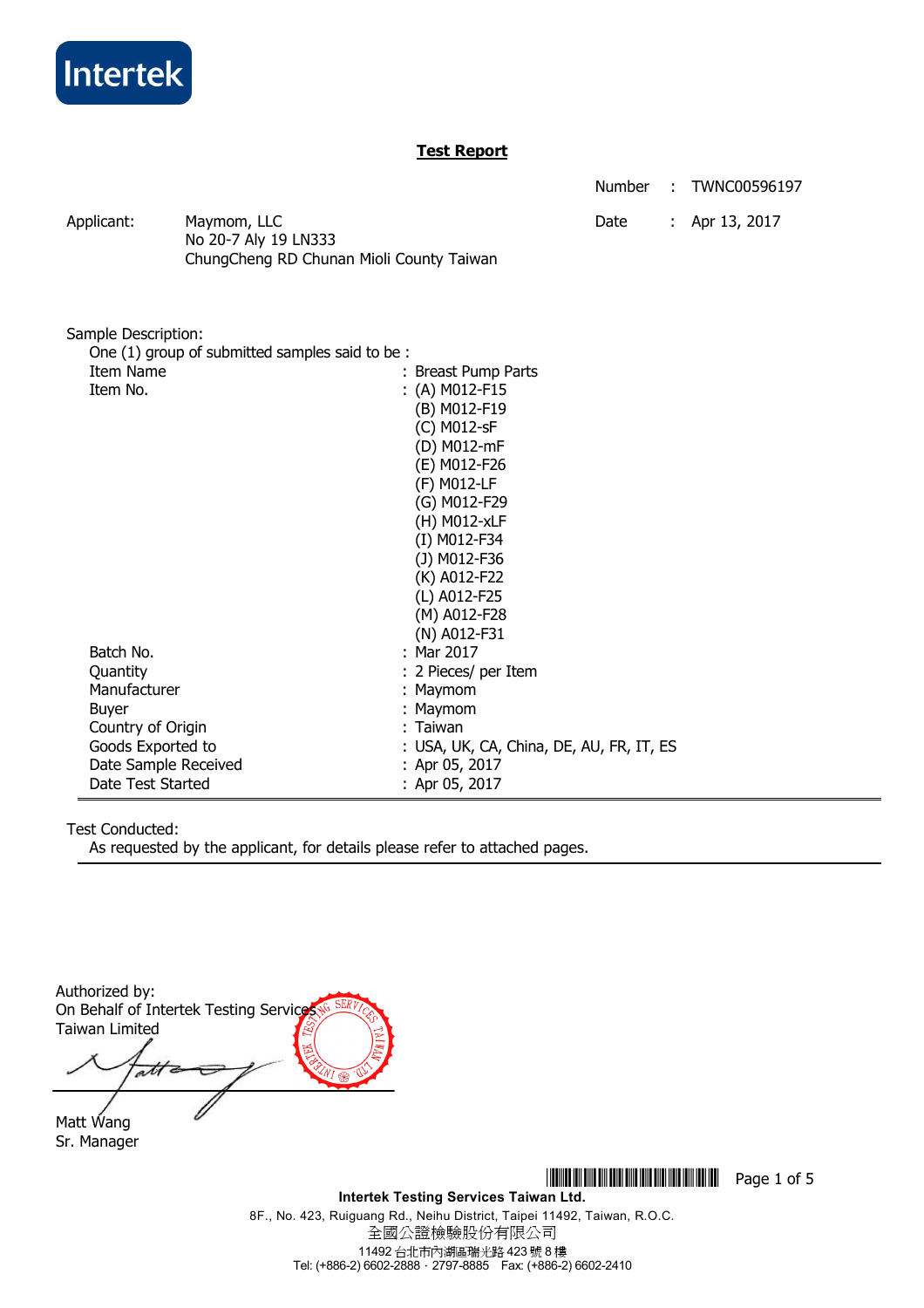

Number : TWNC00596197

Test Conducted :

## **Resistance of Heat and Pressure Test**

As per applicant's request, submitted samples were placed in Autoclave Under 121℃, 1 kg/cm<sup>2</sup> for 15 minutes, observed for any changes.

| <b>Tested sample</b> | Observation |
|----------------------|-------------|
| A)                   | No change   |
| (B)                  | No change   |
| C)                   | No change   |
| (D)                  | No change   |
| (E)                  | No change   |
| (F)                  | No change   |
| (G)                  | No change   |
| (H)                  | No change   |
| (I)                  | No change   |
| (J)                  | No change   |
| (K)                  | No change   |
| L)                   | No change   |
| (M)                  | No change   |
| (N)                  | No change   |

\*THJ0596197\* Page 2 of 5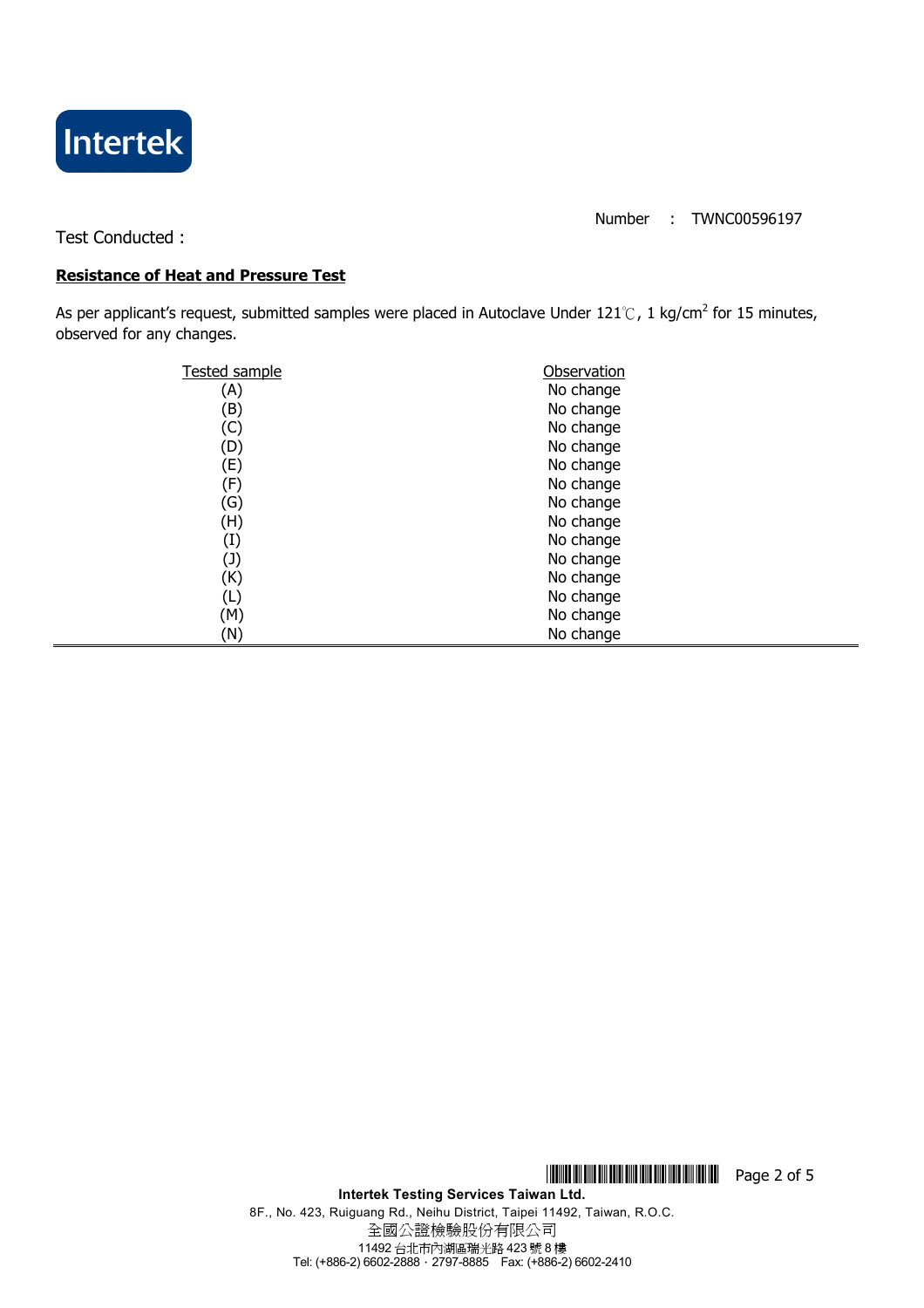





**THEFT RETURNS IN THE RESERVE SET OF 5 Intertek Testing Services Taiwan Ltd.**  8F., No. 423, Ruiguang Rd., Neihu District, Taipei 11492, Taiwan, R.O.C. 全國公證檢驗股份有限公司 11492 台北市內湖區瑞光路 423 號 8 樓 Tel: (+886-2) 6602-2888.2797-8885 Fax: (+886-2) 6602-2410

### Number : TWNC00596197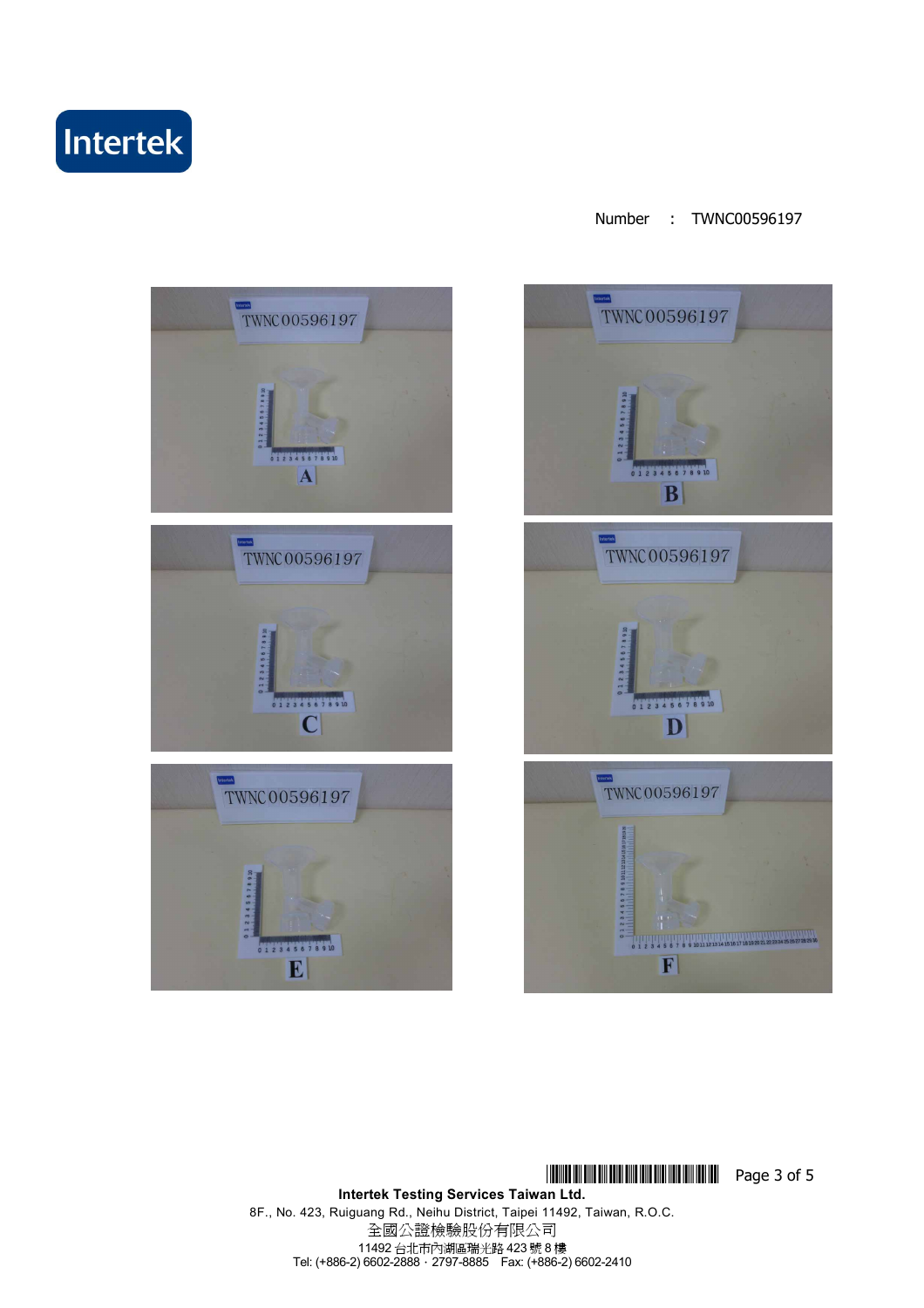# Intertek

### Number : TWNC00596197





**THEFT RETURNS IN THE RESERVE AND RESERVE ASSESSED AT LACK AND RESERVE ASSESSED AT LACK AND RESPONDEN** 

**Intertek Testing Services Taiwan Ltd.**  8F., No. 423, Ruiguang Rd., Neihu District, Taipei 11492, Taiwan, R.O.C. 全國公證檢驗股份有限公司 11492 台北市內湖區瑞光路 423 號 8 樓 Tel: (+886-2) 6602-2888.2797-8885 Fax: (+886-2) 6602-2410